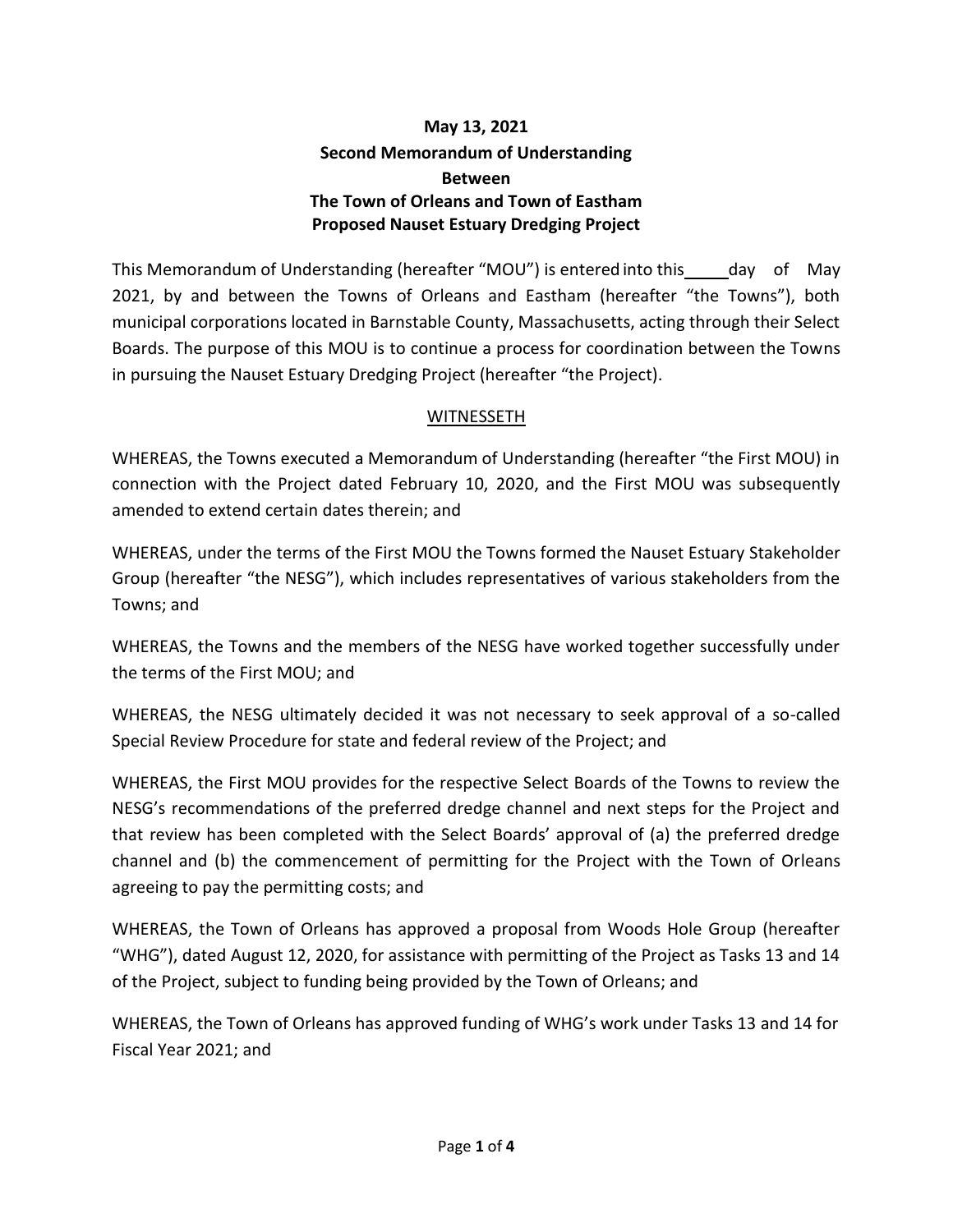WHEREAS, the First MOU calls for the execution of this second Memorandum Of Understanding (hereafter the "Second MOU") to describe the agreement of the Townswith respect to the next phase of the Project;

NOW THEREFORE, in consideration of the foregoing, the Towns agree as follows:

- 1. The Towns agree to continue to work cooperatively with one another towards addressing the Project goals through the NESG and their respective Select Boards.
- 2. More specifically, the Towns agree to pursue the state Massachusetts Environmental Policy Act Expanded Environmental Notification Form that is required for dredging Nauset Estuary in the preferred dredge channel (subject to any adjustments to such channel that are approved by the Towns during the permitting process) and to work with WHG to obtain the Secretary of Environmental Affairs Certificate on the Expanded Environmental Notification Form.
- 3. As part of the permitting process, the Towns will resolve the width of the dredge channel, it being understood that (a) the Towns will seek approval of dredge "zones" in certain parts of the dredged area, with the exact location of the channel to be flexibly determined based on changing conditions, and (b) it is advantageous for future flexibility to seek permits for a 100 foot wide channel even if the Towns later agree the initial dredging channel should be narrower for any reason in any section of the channel and (c) the final decisions on channel width will be made during the permitting process.
	- a. Concurrently, the Town of Eastham will pursue and complete baseline data collection and studies with the Center for Coastal Studies, and other entities as it deems necessary, and with whom which it so chooses, including but not limited to: the health of the estuary, the risks of dredging to the barrier beach and salt marsh systems, and to better understand the impacts of dredging on shellfish and other wild fisheries in the estuary.
	- b. The Towns will concurrently develop and complete a comprehensive understanding of the commercial situation for those moored at the Nauset Inlet mooring field and other related commercial interests and cooperatively develop potential programs and solutions to assist those commercially affected by shoaling in the estuary.
	- c. All permit applications for dredging within the Town of Eastham boundaries shall require the applicants to include written approval from the Towns prior to submittal of said application to the subject agency(s).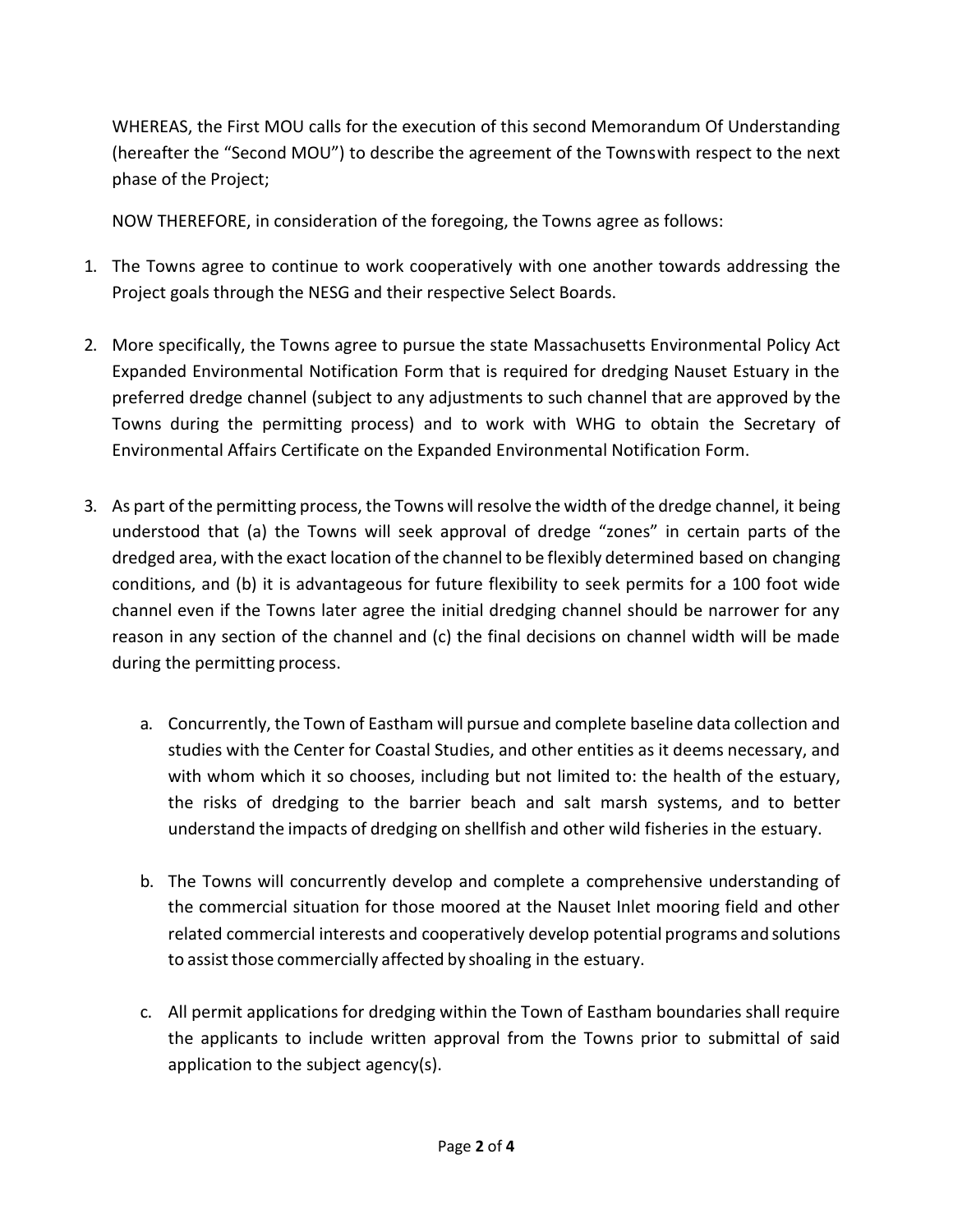- 4. The Towns agree that subject to funding availability, the Town of Orleans will be undertaking studies related to the dredging of the so-called Mill Pond Channel that runs from Priscilla Landing to the Mill Pond in Orleans, and that it is the intention of the Town of Orleans to integrate permitting of the dredging of this channel with the broader permitting of the Project, provided that such integration can be accomplished without causing unreasonable delays.
- 5. The Town of Orleans agrees to pay the costs of permitting the Project, including the dredging of the Mill Pond Channel, subject to funding being approved by Orleans residents through usual and customary processes as described in the following Section 6.
- 6. This Agreement and the obligations of the Towns hereunder shall be subject to the availability of funding and staffing, and nothing contained herein shall be construed as binding the Towns to expend in any one fiscal year any sum in excess of appropriations made or administratively allocated for the purpose of this Agreement for the fiscal year, or to involve the Towns in any contract or other obligation forthe further expenditure of money in excess of such appropriations or allocations.
- 7. This Agreement shall remain in effect through the full MEPA Review and issuance of the Secretary of Environment Affairs Certificate on the Expanded Environmental Notification Form. A permitting timeline is attached to this agreement and the Towns will schedule two joint meetings when a scope for the preparation of the Environmental Impact Report (EIR) is received, and upon issuance of the Secretary's Certificate on the Environmental Impact Report (EIR).
- 8. The Agreement may be terminated by either party by providing a minimum of 45 days notice in writing to the other party.
- 9. The Town of Eastham reserves the right to withdraw its participation from any and all permitting for the Project, including its standing as a project proponent on any applications, and to prohibit and comprehensively deny any dredging activities within the Town of Eastham boundaries. The Town of Eastham also reserves the right to appeal any state, federal, and/or local permits for the Project as it deems necessary to protect the interests of the residents of the Town, and/or the environment.

IN WITNESS WHEREOF, the parties have caused this instrument to be executed by their respective duly authorized representatives on the day and year indicated above.